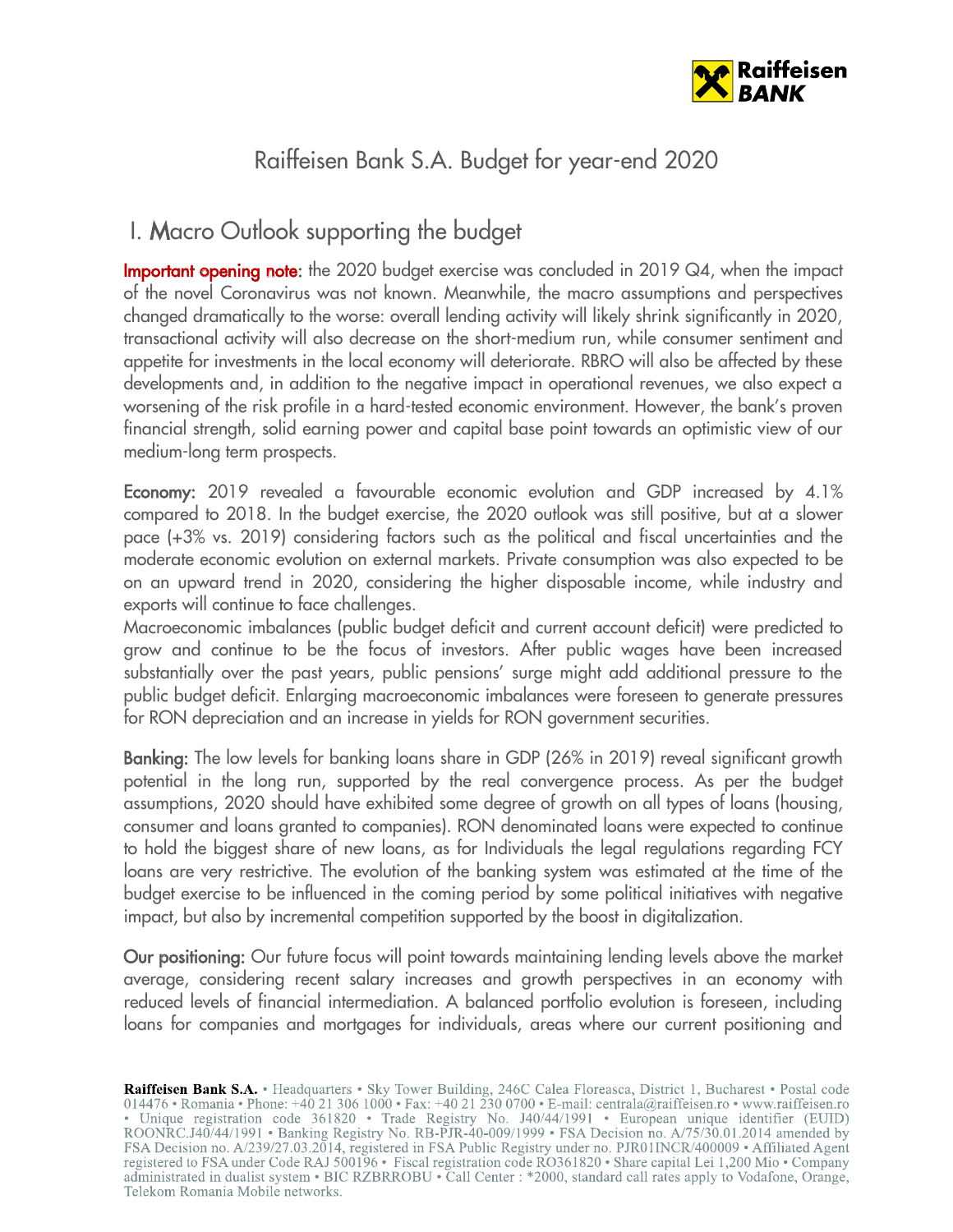

future strategy point towards a required accelerated increase in the following periods. As for costs, we will maintain focus on human resources and digitalization of the processes and products of the bank. The emphasis will rely on generating additional value for shareholders and improving the services offered to our clients, but at the same time costs' evolution will remain under close scrutiny.

### II. Our priorities for 2020

### Profitable Growth

• 2020 plans were built considering a strong, yet balanced business growth. We maintain our focus to sustainably generate value for all our stakeholders, working in the best interest of our clients, employees, shareholders and overall economy. All main business lines (Individuals, SMEs and Corporate) are in a growth mood, with focus on financing viable business plans and, same as we did in the past, remain a trustworthy partner for our clients in reaching their financial goals. • The entire business is underpinned on the effectiveness of our staff, as critical success factor for the future, and on our digital capabilities, while at the same time promoting cost-awareness in everything we do. Cost optimization initiatives remain high on our agenda.

• We expect economic environment to be a challenging one in the near future, with regulatory restrictions, pressures from wages, inflation and implicit threats of a new phase of the economic cycle. However, our strong foundations, prudent risk strategy and disciplined approach on cost management give us the confidence that we will further expand our business in a responsible and profitable way.

#### Customer experience

• We place the clients at the core of our every activity and we monitor the results on every segment through the Net Promoter Score  $(NPS)^1$ . In line with our 'proper banking' values, we maintain a keen interest in improving the level of customer satisfaction and we aim for higher NPS score each year.

• We plan to grow more rapidly the customer base in the future, on all business segments.

Raiffeisen Bank S.A. · Headquarters · Sky Tower Building, 246C Calea Floreasca, District 1, Bucharest · Postal code 014476 • Romania • Phone: +40 21 306 1000 • Fax: +40 21 230 0700 • E-mail: centrala@raiffeisen.ro • www.raiffeisen.ro • Unique registration code 361820 • Trade Registry No. J40/44/1991 • European unique identifier (EUID)<br>ROONRC.J40/44/1991 • Banking Registry No. RB-PJR-40-009/1999 • FSA Decision no. A/75/30.01.2014 amended by FSA Decision no. A/239/27.03.2014, registered in FSA Public Registry under no. PJR01INCR/400009 • Affiliated Agent registered to FSA under Code RAJ 500196 • Fiscal registration code RO361820 • Share capital Lei 1,200 Mio • Company administrated in dualist system • BIC RZBRROBU • Call Center : \*2000, standard call rates apply to Vodafone, Orange, Telekom Romania Mobile networks.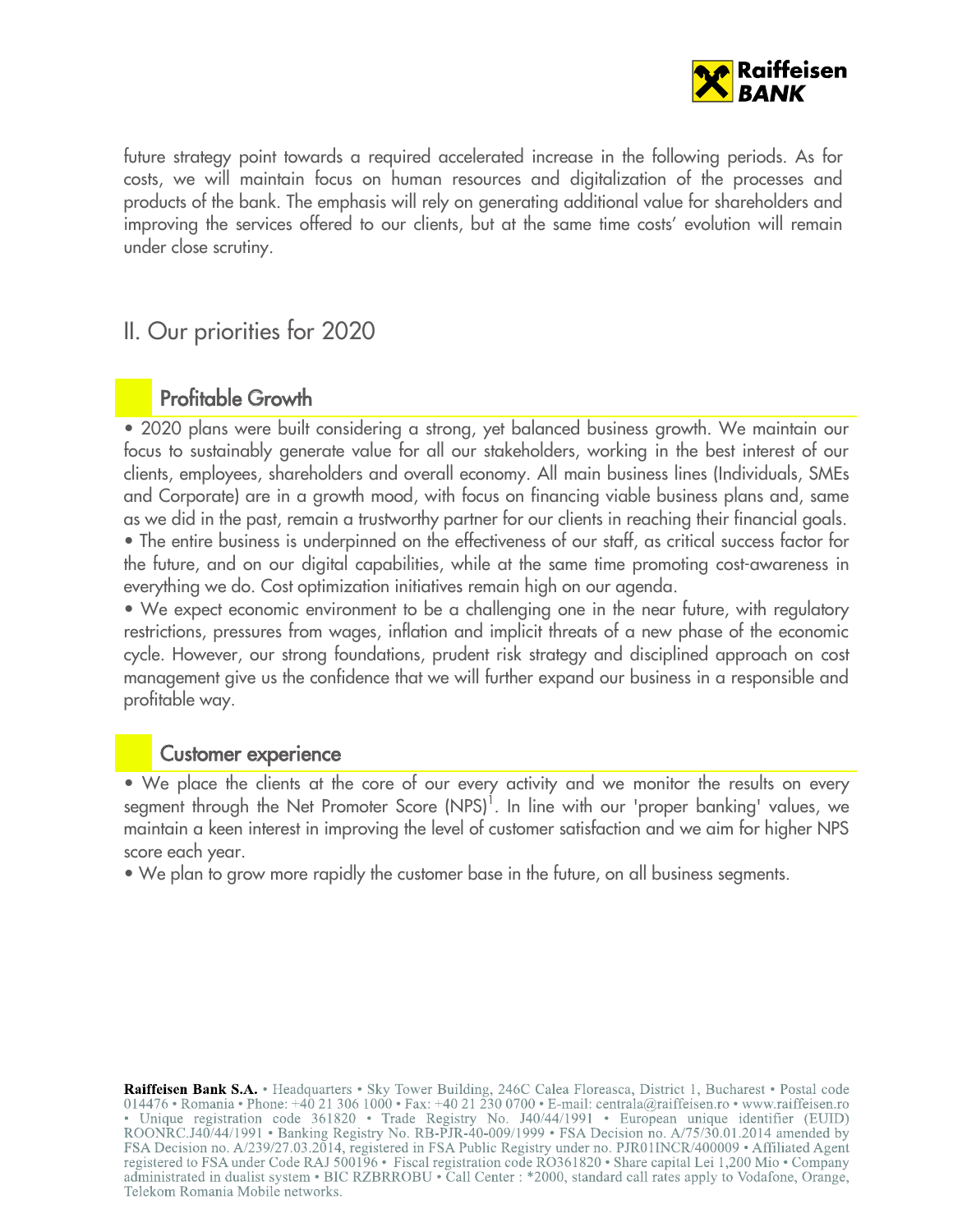

### **Simplification**

• Digital transformation was high on our 2019 priorities list, aiming to provide fast, convenient and suitable services to our dynamic clients. Further simplification and automation of our processes, taking advantage of the power of robotics, driving an 'agile' way of working are all in focus for the sustainable development of our business.

• Our clients welcome this new approach and the efforts we put in reinventing the customer journey are visible in surpassing the milestone of 700 ths. digital clients<sup>2</sup>, up by 20% vs. 2018.

#### People and culture

• We acknowledge the critical importance of staff in reaching our strategic objectives and we thoroughly oversee the degree of employee satisfaction, enablement and engagement. Improvements are continuously in our focus and we are glad to see in 2019 a higher level of employee effectiveness and satisfaction.

## III. Relevant Financials (RON mn)

**Important opening note:** the 2020 budget exercise was concluded in 2019 Q4, when the impact of the novel Coronavirus was not known. Meanwhile, the macro assumptions and perspectives changed dramatically to the worse and the bank's prospects for 2020 point towards a shrinkage in lending and transactional activity due to negative consumer sentiment and severely deteriorated macro environment, leading to lower gross income than originally anticipated and also worsening of the risk profile in a hardtested economic environment.

However, the bank's proven financial strength, excellent earning power and solid capital base point towards an optimistic view of our medium-long term perspectives. Below, the original 2020 budget's assumptions/objectives:

Raiffeisen Bank S.A. • Headquarters • Sky Tower Building, 246C Calea Floreasca, District 1, Bucharest • Postal code 014476 • Romania • Phone: +40 21 306 1000 • Fax: +40 21 230 0700 • E-mail: centrala@raiffeisen.ro • www.raiffeisen.ro • Unique registration code 361820 • Trade Registry No. J40/44/1991 • European unique identifier (EUID)<br>ROONRC.J40/44/1991 • Banking Registry No. RB-PJR-40-009/1999 • FSA Decision no. A/75/30.01.2014 amended by FSA Decision no. A/239/27.03.2014, registered in FSA Public Registry under no. PJR01INCR/400009 • Affiliated Agent registered to FSA under Code RAJ 500196 • Fiscal registration code RO361820 • Share capital Lei 1,200 Mio • Company administrated in dualist system • BIC RZBRROBU • Call Center : \*2000, standard call rates apply to Vodafone, Orange, Telekom Romania Mobile networks.

 $1$  Net Promoter Score, a measure of the clients' overall satisfaction with the bank, as per periodical customer surveys

 $2$  Clients with at least one log-in in the last month via any digital channel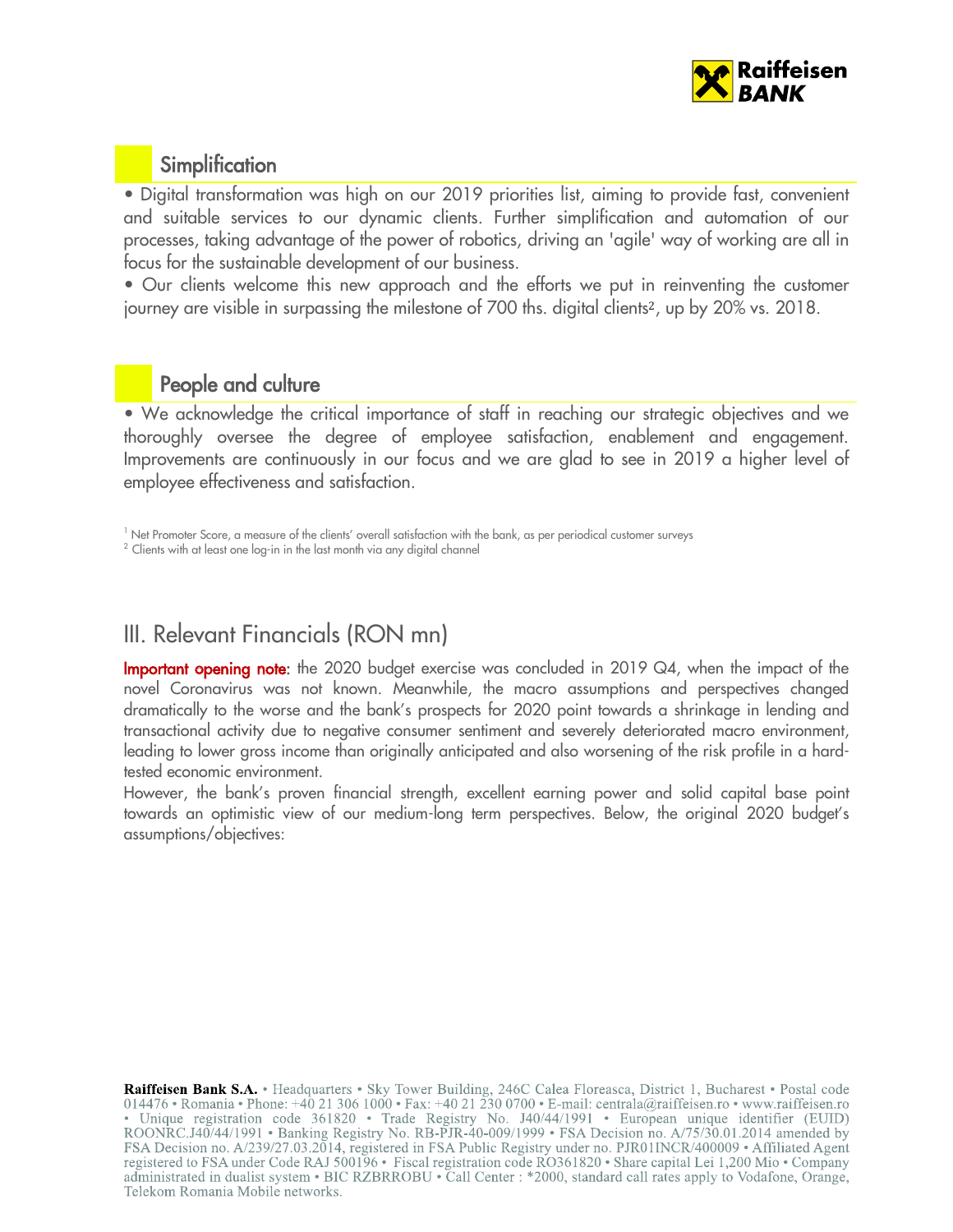

| <b>Balance-sheet</b>                   | 2018     | 2019     | yoy %           | 2020 budget objectives                  |
|----------------------------------------|----------|----------|-----------------|-----------------------------------------|
| <b>Total assets</b>                    | 40,042   | 42,879   | 7%              |                                         |
| Loans and advances to customers, gross | 26,730   | 28,398   | 6%              | growth above market pace                |
| Private Individuals                    | 14,001   | 15,491   | 11%             | keep growing, secured and unsecured     |
| Legal entities                         | 12,729   | 12,907   | 1%              | solid growth pace                       |
| Deposits from customers                | 33,096   | 35,804   | 8%              |                                         |
| Private Individuals                    | 19,109   | 21,471   | 12%             | moderate growth                         |
| Legal entities                         | 13,987   | 14,333   | 2%              | moderate growth                         |
| Deposits from banks                    | 642      | 349      | $-46%$          |                                         |
| Subordinated loans                     | 856      | 409      | $-52%$          | maintain solid capitalization           |
| Debt instruments issued                | 516      | 480      | $-7%$           | new issuance in 2020                    |
| Profit and loss                        | 2018     | 2019     | yoy %           | 2020 budget objectives                  |
| Gross income                           | 2,484    | 2,597    | 5%              | moderate growth                         |
| Operating expenses                     | $-1,279$ | $-1,344$ | 5%              | continue investing in staff and digital |
| Pre-provisioning result                | 1,204    | 1,252    | 4%              | growing                                 |
| Impairment losses on loans             | $-174$   | $-174$   | 0%              | prudent approach on provisioning        |
| Net profit after tax                   | 881      | 779      | $-12%$          | higher YoY                              |
| <b>Metrics</b>                         | 2018     | 2019     |                 | 2020 budget objectives                  |
|                                        |          |          | уоу             |                                         |
| RoE                                    | 26.7%    | 20.4%    | $-6$ pp         | excellent rentability                   |
| $CIR*$                                 | 51.5%    | 51.8%    | 0 <sub>pp</sub> | lower YoY                               |
| $L/D$ , net                            | 0.78     | 0.76     | $-2%$           | increase                                |
| $CAR**$                                | 17.6%    | 20.1%    | $2.5$ pp        | solid capital position                  |

1 The YoY decrease in subordinated liabilities vs 2018 is only a consequence of the bond format of the Ron 480 mn Tier 2 capital in Ron issued in December 2019 (included in 'Debt securities issued' in the table above); at the same time, Ron 480 mn subordinated loan was closed. In May 2019, Ron 500 mn bond issue reached maturity.

 $2$  CIR computed as Opex divided by Gross income.

3 The indicator for 2018 is influenced by the April 2019 GSM decision regarding the distribution of the 2018 profit, while the indicator for 2019 does not account for the April 2020 GSM decision on profit incorporation.

Note: all figures are in accordance with Group RBI reporting standards

Furthermore, we propose the approval of the Income Statement and Statement of financial position Budget for the 12 months period ending at 31 December 2020, as presented above.

This Report was analyzed and approved by the Management Board of Raiffeisen Bank S.A in the meeting of March 23rd, 2020.

Raiffeisen Bank S.A. • Headquarters • Sky Tower Building, 246C Calea Floreasca, District 1, Bucharest • Postal code 014476 • Romania • Phone: +40 21 306 1000 • Fax: +40 21 230 0700 • E-mail: centrala@raiffeisen.ro • www.raiffeisen.ro • Unique registration code 361820 • Trade Registry No. J40/44/1991 • European unique identifier (EUID)<br>ROONRC.J40/44/1991 • Banking Registry No. RB-PJR-40-009/1999 • FSA Decision no. A/75/30.01.2014 amended by FSA Decision no. A/239/27.03.2014, registered in FSA Public Registry under no. PJR01INCR/400009 • Affiliated Agent registered to FSA under Code RAJ 500196 • Fiscal registration code RO361820 • Share capital Lei 1,200 Mio • Company administrated in dualist system • BIC RZBRROBU • Call Center : \*2000, standard call rates apply to Vodafone, Orange, Telekom Romania Mobile networks.